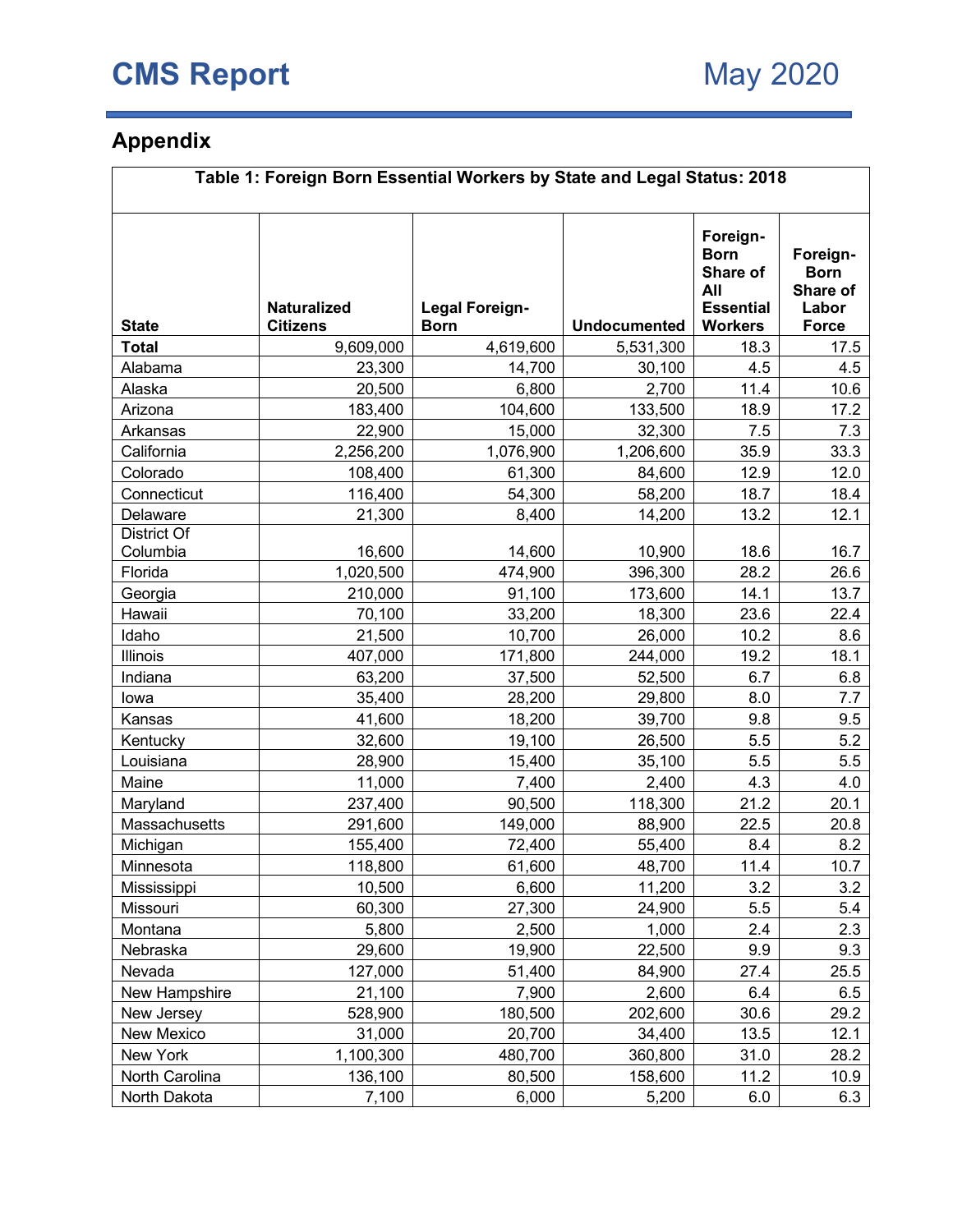| Ohio                                                                                                                    | 123,700 | 57,100  | 47,900  | 5.7  | 5.8  |  |  |  |  |
|-------------------------------------------------------------------------------------------------------------------------|---------|---------|---------|------|------|--|--|--|--|
| Oklahoma                                                                                                                | 41,900  | 24,900  | 48,100  | 9.0  | 8.1  |  |  |  |  |
| Oregon                                                                                                                  | 85,400  | 43,200  | 72,400  | 14.6 | 13.2 |  |  |  |  |
| Pennsylvania                                                                                                            | 213,900 | 91,100  | 92,800  | 9.1  | 9.2  |  |  |  |  |
| Rhode Island                                                                                                            | 34,000  | 11,500  | 12,100  | 16.4 | 16.2 |  |  |  |  |
| South Carolina                                                                                                          | 45,400  | 26,600  | 40,000  | 6.8  | 6.6  |  |  |  |  |
| South Dakota                                                                                                            | 9,900   | 4,900   | 2,100   | 5.2  | 4.7  |  |  |  |  |
| Tennessee                                                                                                               | 64,000  | 41,200  | 66,900  | 7.7  | 7.1  |  |  |  |  |
| Texas                                                                                                                   | 820,800 | 515,200 | 918,500 | 24.0 | 22.4 |  |  |  |  |
| Utah                                                                                                                    | 44,800  | 32,000  | 49,800  | 12.9 | 11.2 |  |  |  |  |
| Vermont                                                                                                                 | 9,000   | 3,100   | 1,100   | 5.8  | 5.5  |  |  |  |  |
| Virginia                                                                                                                | 244,100 | 92,400  | 144,200 | 17.1 | 16.8 |  |  |  |  |
| Washington                                                                                                              | 232,500 | 116,600 | 148,800 | 19.7 | 18.8 |  |  |  |  |
| West Virginia                                                                                                           | 4,900   | 800     | 2,300   | 1.5  | 1.7  |  |  |  |  |
| Wisconsin                                                                                                               | 60,500  | 35,800  | 43,300  | 6.7  | 6.3  |  |  |  |  |
| Wyoming                                                                                                                 | 2,600   | 1,800   | 3,500   | 3.6  | 3.9  |  |  |  |  |
| Source: Center for Migration Studies of New York. See text for method of estimation. Data collected in<br>the 2018 ACS. |         |         |         |      |      |  |  |  |  |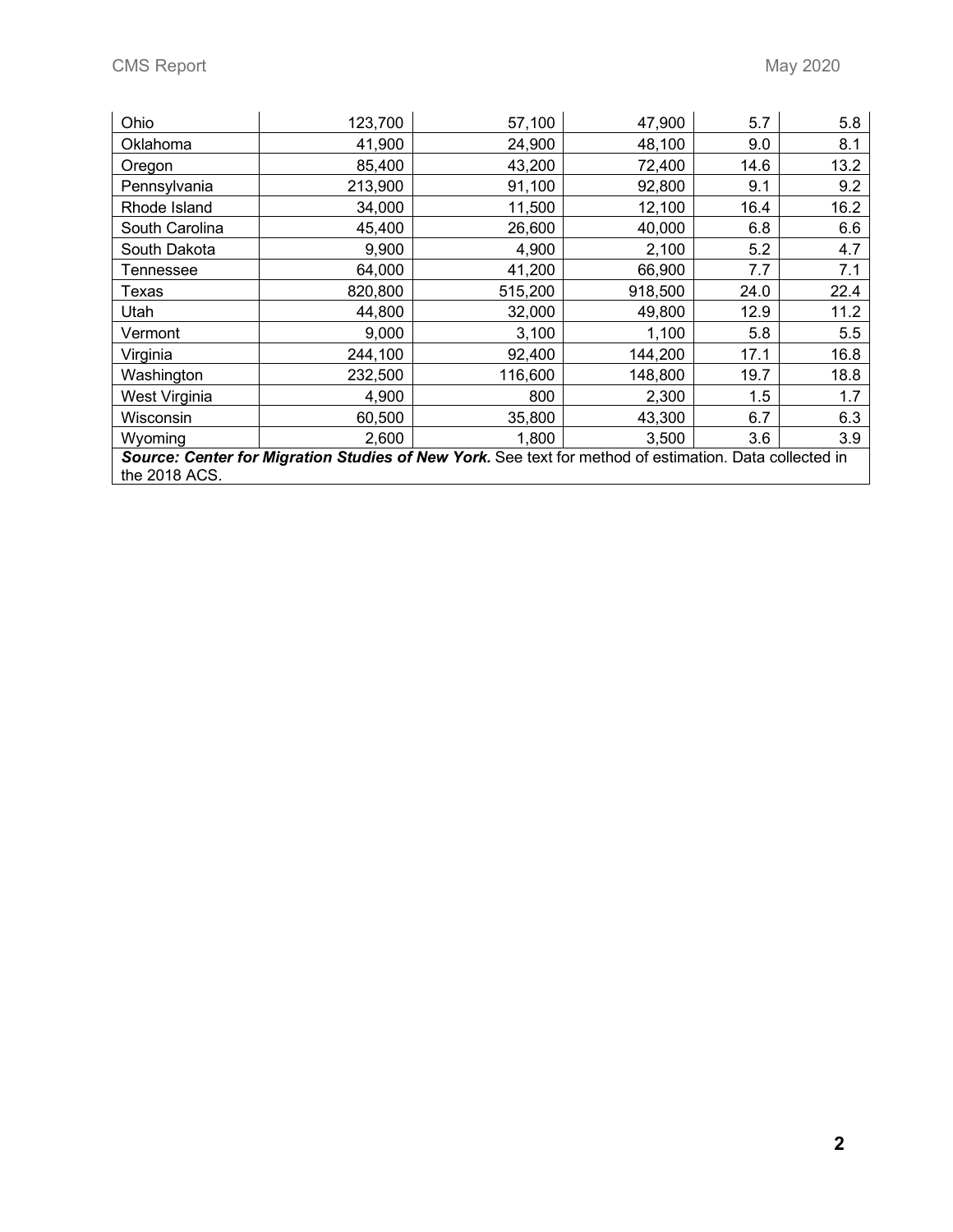| Table 2. Foreign-born Essential Workers in the United States, by Legal Status: 2018 |             |                              |           |           |  |  |  |  |  |  |
|-------------------------------------------------------------------------------------|-------------|------------------------------|-----------|-----------|--|--|--|--|--|--|
|                                                                                     |             |                              | Foreign-  |           |  |  |  |  |  |  |
|                                                                                     |             | Legal status of foreign-born |           | born      |  |  |  |  |  |  |
| Type of worker or economic activity                                                 |             |                              |           | share of  |  |  |  |  |  |  |
|                                                                                     |             | Legal                        | Undoc-    | essential |  |  |  |  |  |  |
|                                                                                     | Naturalized | resident                     | umented   | workers   |  |  |  |  |  |  |
| Total foreign-born essential workers                                                | 9,609,000   | 4,619,600                    | 5,531,300 | 18.3      |  |  |  |  |  |  |
|                                                                                     |             |                              |           |           |  |  |  |  |  |  |
| <b>Essential Health Care Operations</b>                                             | 2,026,900   | 635,000                      | 351,600   | 16.3      |  |  |  |  |  |  |
| Hospitals                                                                           | 862,400     | 212,000                      | 94,800    | 16.1      |  |  |  |  |  |  |
| Nursing homes or residential health care                                            |             |                              |           |           |  |  |  |  |  |  |
| facilities or congregate care facilities                                            | 302,100     | 115,700                      | 78,900    | 16.9      |  |  |  |  |  |  |
| Offices of Doctors and Emergency Dentists                                           | 309,900     | 68,600                       | 38,200    | 14.8      |  |  |  |  |  |  |
| Home Health Care Workers or Aides for                                               |             |                              |           |           |  |  |  |  |  |  |
| the Elderly                                                                         | 220,000     | 108,000                      | 64,600    | 25.7      |  |  |  |  |  |  |
| <b>Walk-In Care Health Facilities</b>                                               | 155,900     | 44,000                       | 32,400    | 12.8      |  |  |  |  |  |  |
| <b>Research and Laboratory Services</b>                                             | 78,400      | 46,600                       | 24,800    | 22.2      |  |  |  |  |  |  |
| Medical Wholesale and Distribution                                                  | 21,400      | 11,300                       | 6,300     | 16.2      |  |  |  |  |  |  |
| <b>Emergency Veterinary and Livestock</b>                                           |             |                              |           |           |  |  |  |  |  |  |
| <b>Services</b>                                                                     | 10,500      | 5,800                        | 2,800     | 5.1       |  |  |  |  |  |  |
| Other essential health care operations                                              | 66,400      | 22,800                       | 8,800     | 11.1      |  |  |  |  |  |  |
|                                                                                     |             |                              |           |           |  |  |  |  |  |  |
| <b>Essential Infrastructure</b>                                                     | 1,045,800   | 424,700                      | 376,200   | 21.1      |  |  |  |  |  |  |
| Transportation Infrastructure such as Bus,                                          |             |                              |           |           |  |  |  |  |  |  |
| Rail, or For-Hire Vehicles, Garages                                                 | 571,300     | 238,000                      | 181,000   | 22.8      |  |  |  |  |  |  |
| Hotels and Places of Accommodation                                                  | 238,400     | 105,200                      | 137,000   | 30.7      |  |  |  |  |  |  |
| <b>Telecommunications and Data Centers</b>                                          | 90,800      | 36,200                       | 31,400    | 15.1      |  |  |  |  |  |  |
| <b>Airports and Airlines</b>                                                        | 77,500      | 25,800                       | 15,800    | 18.8      |  |  |  |  |  |  |
| Utilities, Including Power Generation, Fuel                                         |             |                              |           |           |  |  |  |  |  |  |
| Supply, and Transmission                                                            | 47,200      | 14,000                       | 9,500     | 8.5       |  |  |  |  |  |  |
| <b>Public Water and Wastewater</b>                                                  | 20,600      | 5,500                        | 1,500     | 8.6       |  |  |  |  |  |  |
|                                                                                     |             |                              |           |           |  |  |  |  |  |  |
| <b>Essential Manufacturing</b>                                                      | 1,198,800   | 699,400                      | 857,000   | 20.8      |  |  |  |  |  |  |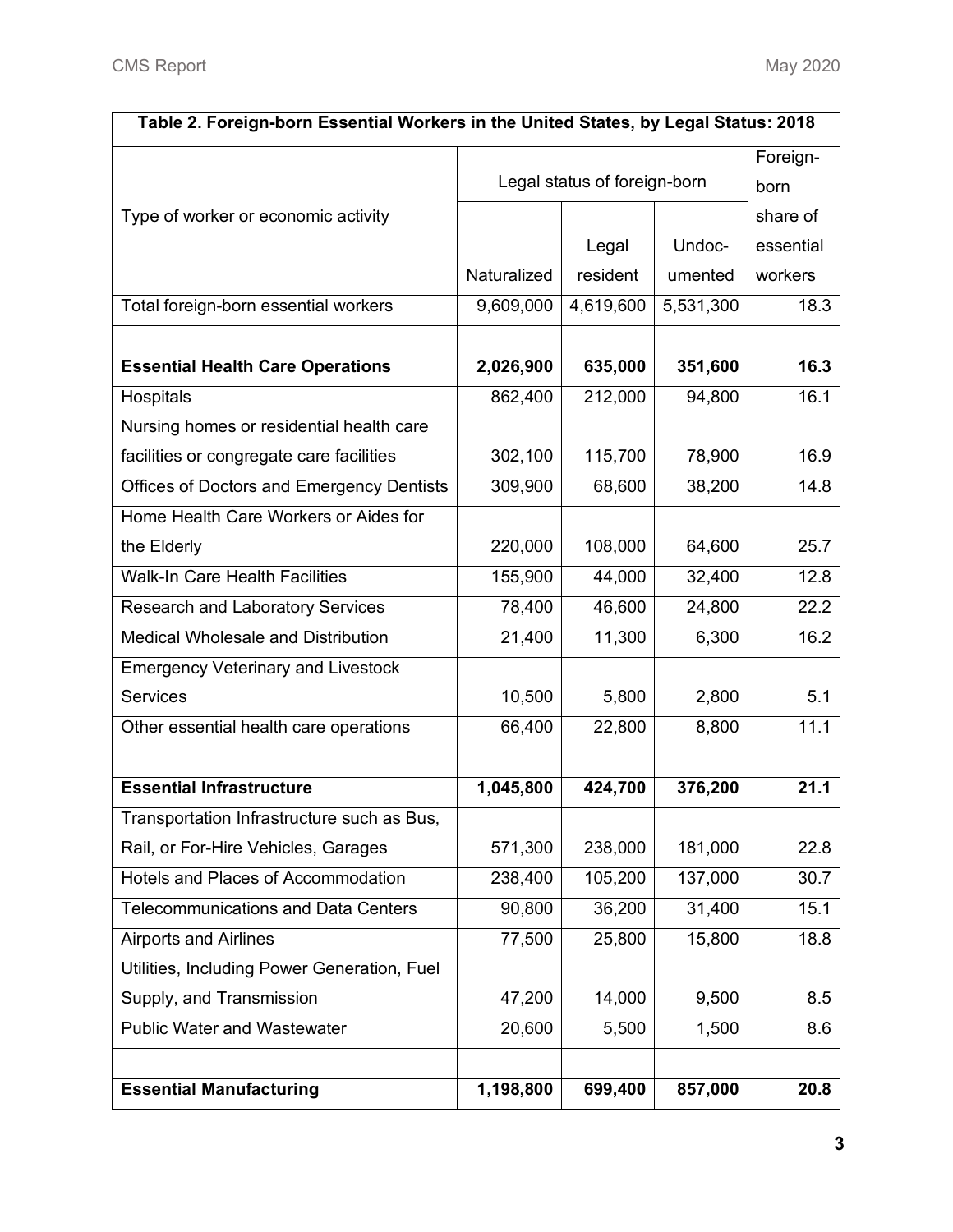| Agriculture and Farms                      | 108,800 | 159,900 | 310,800 | 31.3 |
|--------------------------------------------|---------|---------|---------|------|
| Food Processing, Manufacturing Agents,     |         |         |         |      |
| Including All Foods and Beverages          | 199,200 | 145,500 | 193,900 | 26.4 |
| Microelectronics, Semi-Conductors          | 186,200 | 69,300  | 54,500  | 30.5 |
| Motor vehicles and motor vehicle           |         |         |         |      |
| equipment manufacturing                    | 86,000  | 64,200  | 47,200  | 13.6 |
| Medical Equipment and Instruments          | 97,400  | 30,900  | 24,000  | 24.2 |
| Pharmaceuticals                            | 86,400  | 30,600  | 18,500  | 25.2 |
| Aircraft and parts manufacturing           | 83,400  | 20,800  | 13,100  | 16.7 |
| Plastics product manufacturing             | 35,300  | 19,600  | 23,900  | 17.5 |
| Electric lighting and electrical equipment |         |         |         |      |
| manufacturing, and other electrical        |         |         |         |      |
| component manufacturing, n.e.c.            | 42,700  | 16,000  | 14,600  | 20.0 |
| Miscellaneous fabricated metal products    |         |         |         |      |
| manufacturing                              | 24,800  | 14,500  | 15,100  | 15.6 |
| Chemicals                                  | 26,800  | 13,800  | 12,100  | 12.1 |
| Structural metals, and boiler, tank, and   |         |         |         |      |
| shipping container manufacturing           | 22,900  | 12,000  | 17,400  | 13.9 |
| <b>Household Paper Products</b>            | 24,700  | 10,300  | 13,200  | 12.7 |
| Machine shops; turned product; screw, nut, |         |         |         |      |
| and bolt manufacturing                     | 22,300  | 11,000  | 12,800  | 14.1 |
| Telecommunications                         | 23,600  | 8,500   | 4,400   | 28.0 |
| <b>Sanitary Products</b>                   | 15,000  | 11,300  | 7,600   | 23.2 |
| Iron and steel mills and steel product     |         |         |         |      |
| manufacturing                              | 15,200  | 7,300   | 10,700  | 11.9 |
| Other essential manufacturing              | 98,200  | 53,900  | 63,000  | 12.1 |
|                                            |         |         |         |      |
| <b>Essential Wholesale</b>                 | 203,300 | 112,600 | 137,200 | 17.6 |
| Grocery and related product merchant       |         |         |         |      |
| wholesalers                                | 81,200  | 56,600  | 76,300  | 26.0 |
| Household appliances and electrical and    |         |         |         |      |
| electronic goods merchant wholesalers      | 21,500  | 11,100  | 7,700   | 18.4 |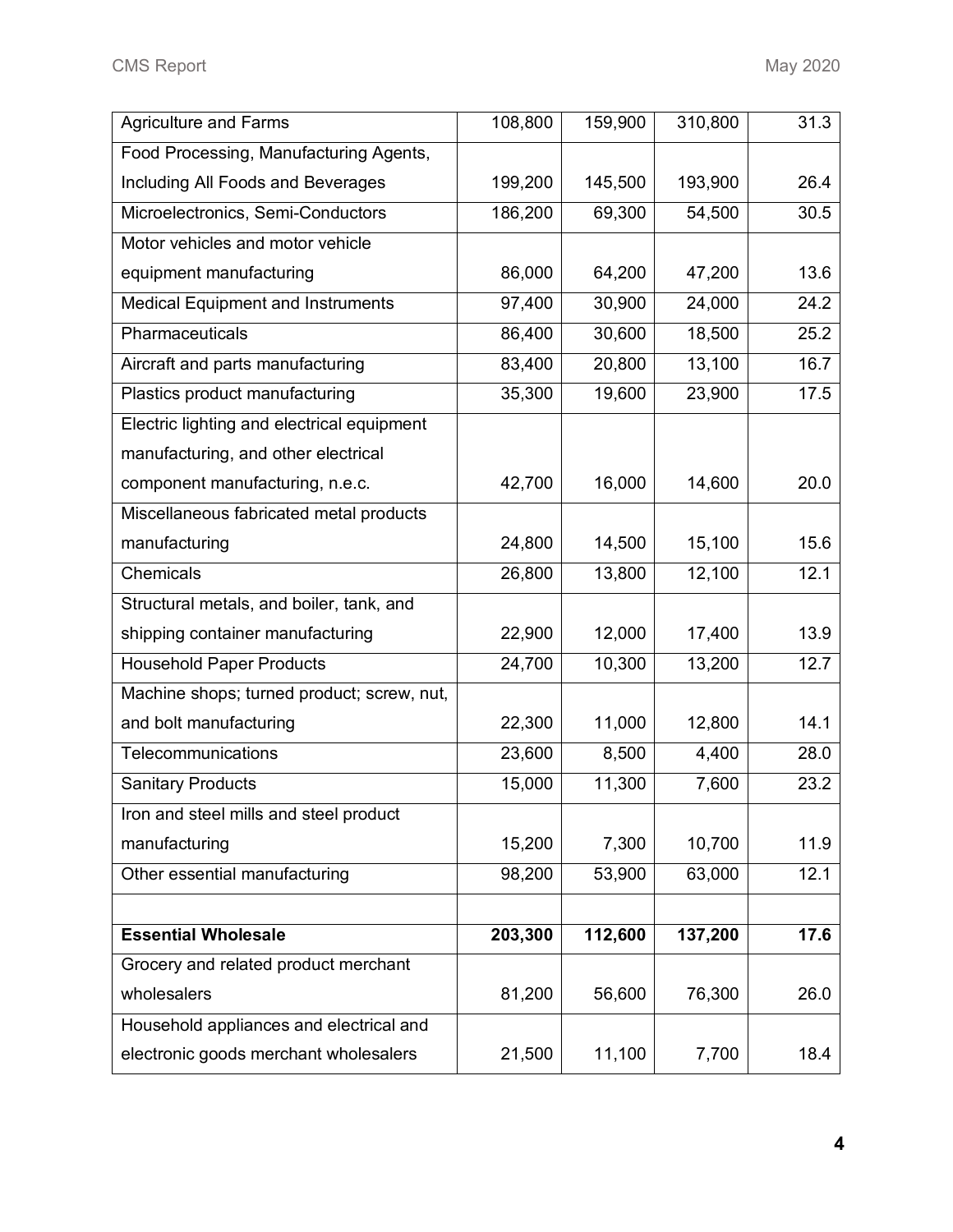| Machinery, equipment, and supplies        |                    |                    |                    |              |
|-------------------------------------------|--------------------|--------------------|--------------------|--------------|
| merchant wholesalers                      | 21,800             | 7,900              | 9,900              | 9.3          |
| Motor vehicle and motor vehicle parts and |                    |                    |                    |              |
| supplies merchant wholesalers             | 21,200             | 9,800              | 8,100              | 16.2         |
| Lumber and other construction materials   |                    |                    |                    |              |
| merchant wholesalers                      | 11,400             | 4,100              | 9,000              | 14.5         |
| Hardware, and plumbing and heating        |                    |                    |                    |              |
| equipment, and supplies merchant          |                    |                    |                    |              |
| wholesalers                               | 10,500             | 5,200              | 3,900              | 11.0         |
| Petroleum and petroleum products          |                    |                    |                    |              |
| merchant wholesalers                      | 5,800              | 3,800              | 2,500              | 12.2         |
| Paper and paper products merchant         |                    |                    |                    |              |
| wholesalers                               | 4,600              | 1,600              | 2,700              | 15.2         |
| Other essential wholesale                 | 25,400             | 12,500             | 17,100             | 15.3         |
|                                           |                    |                    |                    |              |
| <b>Energy</b>                             | 53,900             | 31,800             | 30,500             | 12.5         |
| Support activities for mining             | 25,600             | 19,100             | 18,100             | 14.2         |
| Petroleum refining                        | 11,700             | 5,400              | 5,500              | 13.8         |
| Oil and gas extraction                    | 8,400              | 4,500              | 3,400              | 12.6         |
|                                           |                    |                    |                    |              |
| Other energy workers                      | 8,100              | 2,700              | 3,500              | 7.5          |
|                                           |                    |                    |                    |              |
| <b>Essential Retail</b>                   | 1,228,100          | 745,400            | 1,085,200          | 18.4         |
| <b>Restaurants</b>                        | 741,700            | 516,800            | 846,100            | 20.5         |
| Grocery Stores including All Food and     |                    |                    |                    |              |
| <b>Beverage Stores</b>                    | 234,000            | 136,800            | 147,300            | 16.7         |
| Pharmacies                                | 100,100            | 29,100             | 20,500             | 16.1         |
| Hardware and Building Material Stores     | 64,200             | 28,300             | 28,900             | 9.3          |
| <b>Gas Stations</b>                       | 56,000             | 22,900             | 26,500             | 18.0         |
| <b>Convenience Stores</b>                 | 28,900             | 10,200             | 13,900             | 15.8         |
| <b>Fuel dealers</b>                       | 3,300              | 1,300              | 2,200              | 7.3          |
|                                           |                    |                    |                    |              |
| <b>Essential Services</b>                 | 761,200<br>109,900 | 461,700<br>112,200 | 661,100<br>277,600 | 20.2<br>35.3 |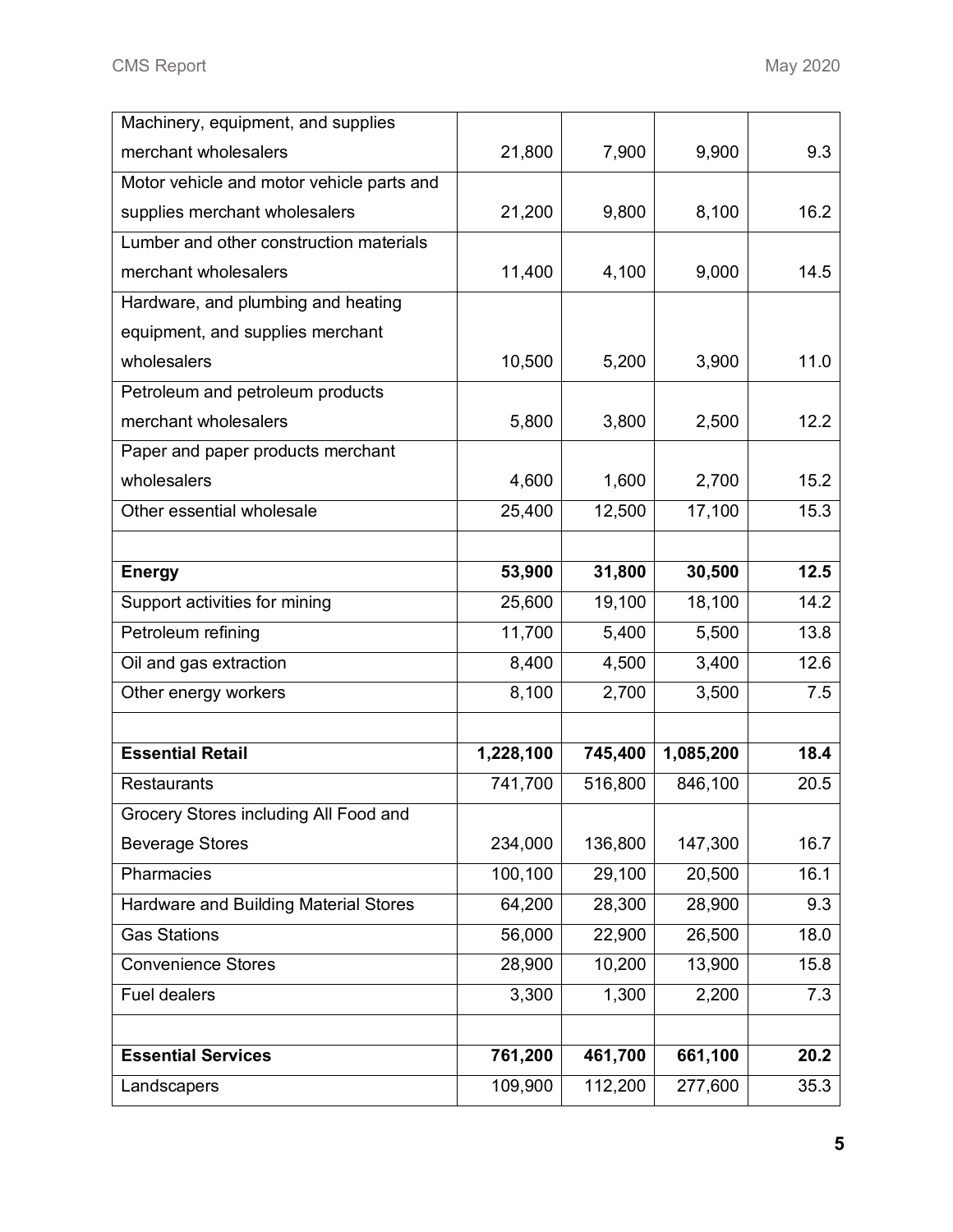| Warehouse, Distribution, and Fulfillment    | 125,500   | 93,400  | 103,000   | 21.1 |
|---------------------------------------------|-----------|---------|-----------|------|
| Auto Repair                                 | 130,600   | 73,000  | 102,200   | 17.0 |
| <b>Child Care Services</b>                  | 144,600   | 80,500  | 66,700    | 18.0 |
| Mail and Shipping Services                  | 139,000   | 44,700  | 26,800    | 13.5 |
| Laundromats                                 | 42,600    | 21,500  | 42,800    | 37.9 |
| Trash and Recycling Collection,             |           |         |           |      |
| Processing, and Disposal                    | 33,900    | 16,400  | 25,700    | 15.8 |
| Personal and Household Goods Repair         | 17,400    | 11,300  | 8,000     | 21.1 |
| <b>Animal Shelters</b>                      | 12,000    | 5,700   | 6,900     | 7.7  |
| Funeral Homes, Crematoriums, and            |           |         |           |      |
| Cemeteries                                  | 6,000     | 3,100   | 1,500     | 7.1  |
|                                             |           |         |           |      |
| <b>News Media</b>                           | 46,700    | 20,600  | 16,600    | 12.2 |
|                                             |           |         |           |      |
| <b>Financial Institutions</b>               | 1,020,900 | 337,100 | 229,300   | 14.4 |
| <b>Banks</b>                                | 325,100   | 111,900 | 85,000    | 15.8 |
| <b>Real Estate</b>                          | 255,900   | 66,000  | 51,800    | 14.6 |
| Services Related to Financial Markets       | 166,100   | 65,300  | 41,600    | 14.2 |
| Insurance                                   | 154,400   | 48,900  | 37,800    | 11.8 |
| <b>Payroll and Accounting</b>               | 119,400   | 45,000  | 13,000    | 15.0 |
|                                             |           |         |           |      |
| <b>Providers of Basic Necessities to</b>    |           |         |           |      |
| <b>Economically Disadvantaged</b>           |           |         |           |      |
| <b>Populations and Employees at</b>         |           |         |           |      |
| <b>Correctional Facilities</b>              | 223,300   | 81,700  | 38,600    | 14.8 |
| Services to Individuals and Families        | 186,000   | 70,700  | 35,500    | 17.8 |
| <b>Food Banks and Shelters</b>              | 11,000    | 4,500   | 2,600     | 11.7 |
| <b>Other Providers of Basic Necessities</b> | 26,300    | 6,600   | 400       | 6.4  |
|                                             |           |         |           |      |
| <b>Construction</b>                         | 799,800   | 604,100 | 1,398,500 | 24.8 |
| Construction                                | 701,600   | 555,900 | 1,320,500 | 26.0 |
| Electricians                                | 62,000    | 27,700  | 37,500    | 15.1 |
| Plumbers                                    | 36,200    | 20,500  | 40,500    | 17.2 |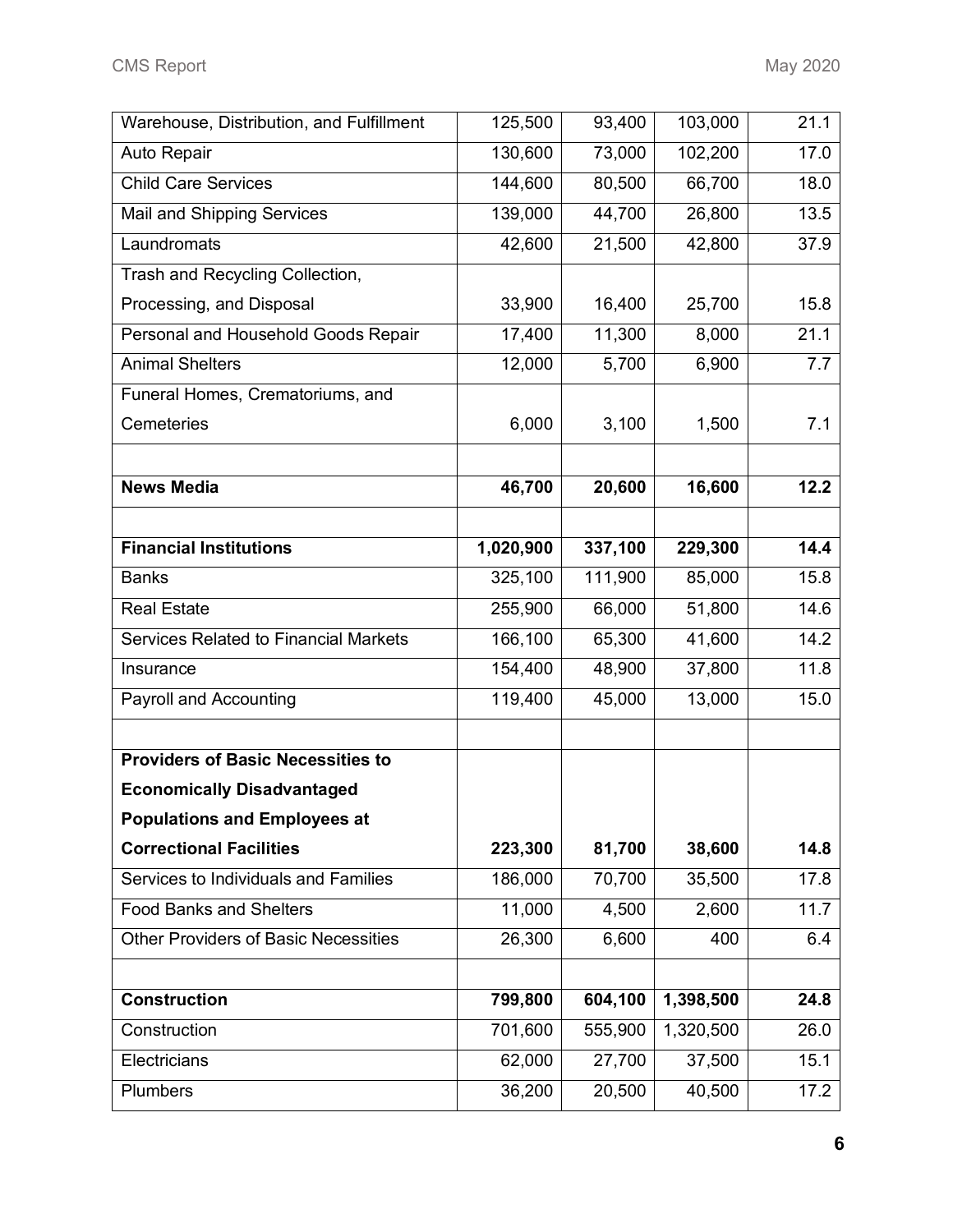| <b>Defense</b>                                                                                              | 103,700 | 38,500  | $\bf{0}$ | 9.0  |
|-------------------------------------------------------------------------------------------------------------|---------|---------|----------|------|
|                                                                                                             |         |         |          |      |
| <b>Essential Services Necessary to</b>                                                                      |         |         |          |      |
| <b>Maintain the Safety, Sanitation, and</b>                                                                 |         |         |          |      |
| <b>Essential Operations of Residences or</b>                                                                |         |         |          |      |
| <b>Other Essential Businesses</b>                                                                           | 539,600 | 336,800 | 342,200  | 19.1 |
| <b>Building Cleaners or Janitors</b>                                                                        | 345,400 | 247,300 | 268,400  | 27.9 |
| Security                                                                                                    | 80,400  | 33,700  | 24,700   | 13.5 |
| <b>Disinfection</b>                                                                                         | 32,200  | 36,500  | 45,100   | 23.2 |
| <b>Emergency Management and Response</b>                                                                    | 9,700   | 2,800   | 3,100    | 5.8  |
| Other Essential Services Necessary to                                                                       |         |         |          |      |
| Maintain Safety, Sanitation, and Essential                                                                  |         |         |          |      |
| Operations                                                                                                  | 71,900  | 16,500  | 900      | 5.9  |
|                                                                                                             |         |         |          |      |
| <b>Vendors that Provide Essential Services</b>                                                              |         |         |          |      |
| or Products, Including Logistics and                                                                        |         |         |          |      |
| <b>Technology Support</b>                                                                                   | 357,100 | 90,200  | 7,300    | 9.8  |
| Source: Center for Migration Studies. Data collected in the 2018 ACS. See text for method of<br>estimation. |         |         |          |      |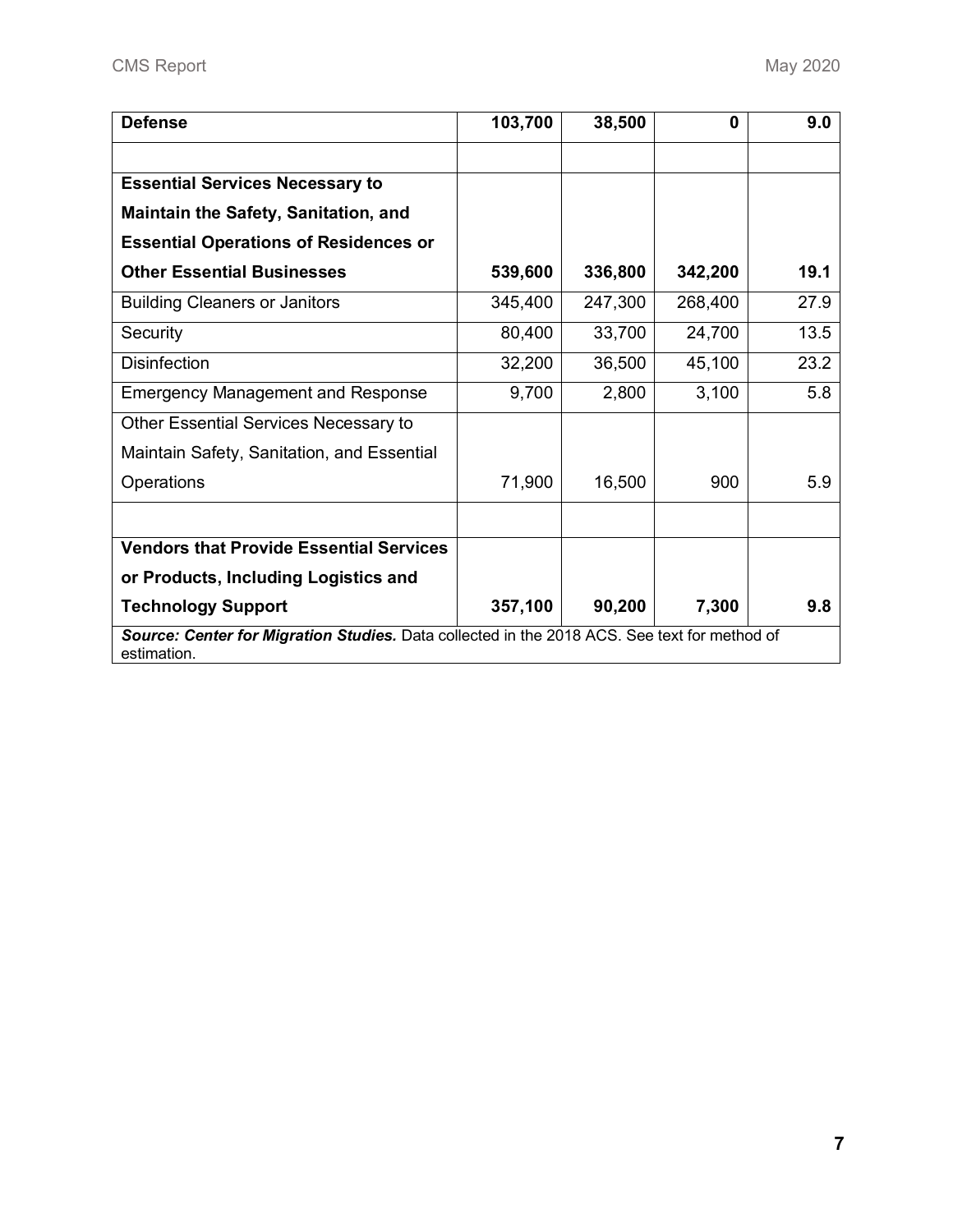| Table 3: Foreign-Born Essential Workers by Select States and Industries |                   |                |        |                 |                 |         |        |               |            |            |        |              |
|-------------------------------------------------------------------------|-------------------|----------------|--------|-----------------|-----------------|---------|--------|---------------|------------|------------|--------|--------------|
|                                                                         |                   |                |        |                 |                 |         |        |               | <b>New</b> | <b>New</b> |        |              |
|                                                                         | <b>California</b> | <b>Florida</b> | Hawaii | <b>Illinois</b> | <b>Maryland</b> | Mass.   | Mich.  | <b>Nevada</b> | Jersey     | York       | Penn.  | <b>Texas</b> |
| Number of:                                                              |                   |                |        |                 |                 |         |        |               |            |            |        |              |
| <b>Health Care</b>                                                      |                   |                |        |                 |                 |         |        |               |            |            |        |              |
| Workers                                                                 | 597,700           | 313,900        | 16,700 | 122,900         | 100,000         | 124,100 | 50,200 | 30,700        | 168,300    | 409,000    | 82,200 | 260,600      |
| Janitors and                                                            |                   |                |        |                 |                 |         |        |               |            |            |        |              |
| <b>Building Cleaners</b>                                                | 173,000           | 86,900         | 5,000  | 36,400          | 17,900          | 24,200  | 5,200  | 16,100        | 36,600     | 100,300    | 17,500 | 105,600      |
| Workers in                                                              |                   |                |        |                 |                 |         |        |               |            |            |        |              |
| Disinfection                                                            | 33,100            | 12,300         | 1,400  | 2,800           | 700             | 3,400   | 1,000  | 2,500         | 3,200      | 7,500      | 2,000  | 15,100       |
| Workers in                                                              |                   |                |        |                 |                 |         |        |               |            |            |        |              |
| Agriculture                                                             | 291,093           | 35,346         | 2,540  | 3,982           | 1,010           | 1,096   | 5,330  | 1,237         | 3,675      | 6,454      | 7,334  | 32,198       |
| Workers in Food                                                         |                   |                |        |                 |                 |         |        |               |            |            |        |              |
| and Beverage                                                            |                   |                |        |                 |                 |         |        |               |            |            |        |              |
| Manufacturing                                                           | 112,800           | 22,800         | 1,700  | 29,600          | 3,100           | 10,200  | 9,400  | 3,300         | 20,300     | 21,900     | 16,600 | 44,600       |
| Workers in                                                              |                   |                |        |                 |                 |         |        |               |            |            |        |              |
| <b>Transport (Except</b>                                                |                   |                |        |                 |                 |         |        |               |            |            |        |              |
| Airlines)                                                               | 225,700           | 111,500        | 5,900  | 60,400          | 18,300          | 22,000  | 12,900 | 13,300        | 51,500     | 159,200    | 18,600 | 100,100      |
|                                                                         |                   |                |        |                 |                 |         |        |               |            |            |        |              |
| Percentage of<br>all:                                                   |                   |                |        |                 |                 |         |        |               |            |            |        |              |
| <b>Health Care</b>                                                      |                   |                |        |                 |                 |         |        |               |            |            |        |              |
| Workers                                                                 | 31.6              | 27.7           | 24.2   | 16.7            | 24.6            | 23.3    | 8.2    | 24.8          | 30.7       | 32.9       | 9.2    | 18.6         |
| Janitors and                                                            |                   |                |        |                 |                 |         |        |               |            |            |        |              |
| <b>Building Cleaners</b>                                                | 52.4              | 41.9           | 31.6   | 28.7            | 32.2            | 39.1    | 4.9    | 51.2          | 46.9       | 40.8       | 13.7   | 41.1         |
| Workers in                                                              |                   |                |        |                 |                 |         |        |               |            |            |        |              |
| Disinfection                                                            | 53.7              | 30.5           | 39.2   | 16.8            | 12.7            | 36.2    | 5.9    | 47.3          | 38.6       | 32.7       | 12.8   | 31.6         |
| Workers in                                                              |                   |                |        |                 |                 |         |        |               |            |            |        |              |
| Agriculture                                                             | 68.4              | 48.2           | 35.1   | 7.3             | 8.6             | 10.9    | 12.9   | 19.2          | 32.1       | 15.6       | 14.9   | 30.0         |
| Workers in Food                                                         |                   |                |        |                 |                 |         |        |               |            |            |        |              |
| and Beverage                                                            |                   |                |        |                 |                 |         |        |               |            |            |        |              |
| Manufacturing                                                           | 44.1              | 37.7           | 32.6   | 27.0            | 15.5            | 38.5    | 19.8   | 35.7          | 45.5       | 29.6       | 18.5   | 33.6         |